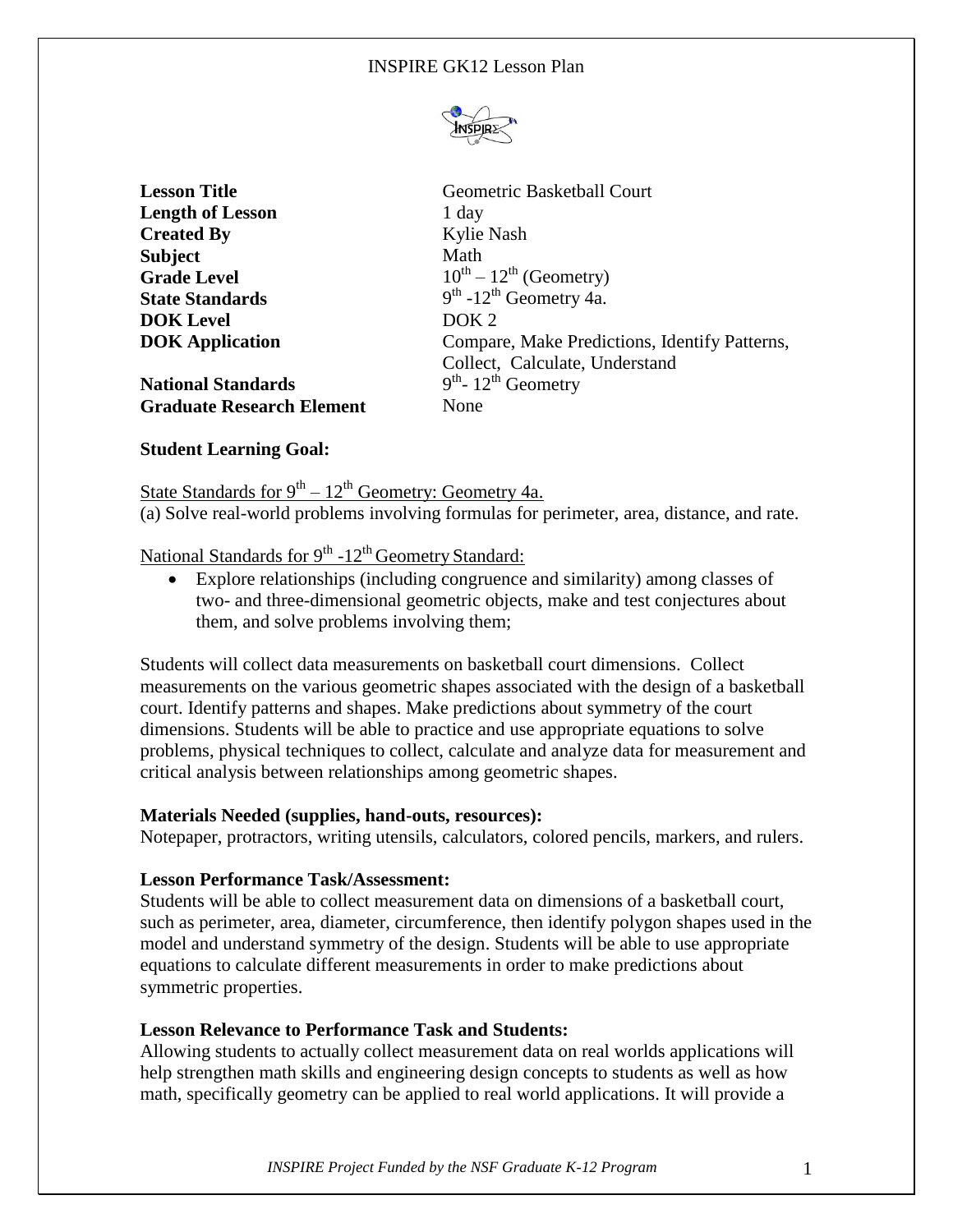

physical component to the concepts related to designing the layout various structures such as football fields, soccer fields. Students will learn concepts related to calculating perimeter, area, and other dimensions of polygons. Identify dimensions of symmetry. Students will be able to measure a physical object and make calculations based on the data they have collected. These lessons and performance tasks will strengthen the students, interest, knowledge and understanding of mathematical concepts of angle measurement and polygon shape design through the use of hands on activities to synthesize and interpret concepts learned in the classroom.

#### **Anticipatory Set/Capture Interest:**

Students will be told that they are design engineers for a local well known company and they have been chosen to repaint and wax the entire high school basketball court before the next season starts. The design teams need to collect the dimensions of the court, including all polygons shapes that need painting. Discussing with the students about symmetry, costs, available resources, polygons and designs will help students think about how to save time on collecting measurement data. Students also need to determine how much paint of each color used as well as how much wax will be need to complete the project.

If it is possible the students should go into the gym and collect the dimensions. They will use tape measures to collect measurements. The student must draw the court and use geometric equations to find the dimensions and calculate the amount of paint and wax to use. The data collection should not take more than 20 minutes. Students should be told how many square feet a gallon of paint and wax will cover.

### **Guided Practice:**

The instructor will give an introduction to equations used for calculating various dimensions of the court. The teachers and students will work through some examples for calculating different dimensions. The instructor will introduce concepts related to polygon shapes (sides, angles measurements, etc.). Then the instructor will pose questions concerning engineering design considerations for various structures, symmetry. In the classroom first, in the gym, the instructor will ask students to form small groups and told they have will have 20 minutes to collect data. Each group will draw their design including dimensions based on feet and inches. Once the students have finished collecting data the instructor will discuss how this application can be applied to other real world applications. The instructor will also lead the discussion of the cost and amount of materials needed to redo the court.

**Equations:** Perimeter:  $P = 2L + 2W$  Area Rectangle: A=LxW Circumference: C=pi(d) Area of Circle:  $A = \pi r^2$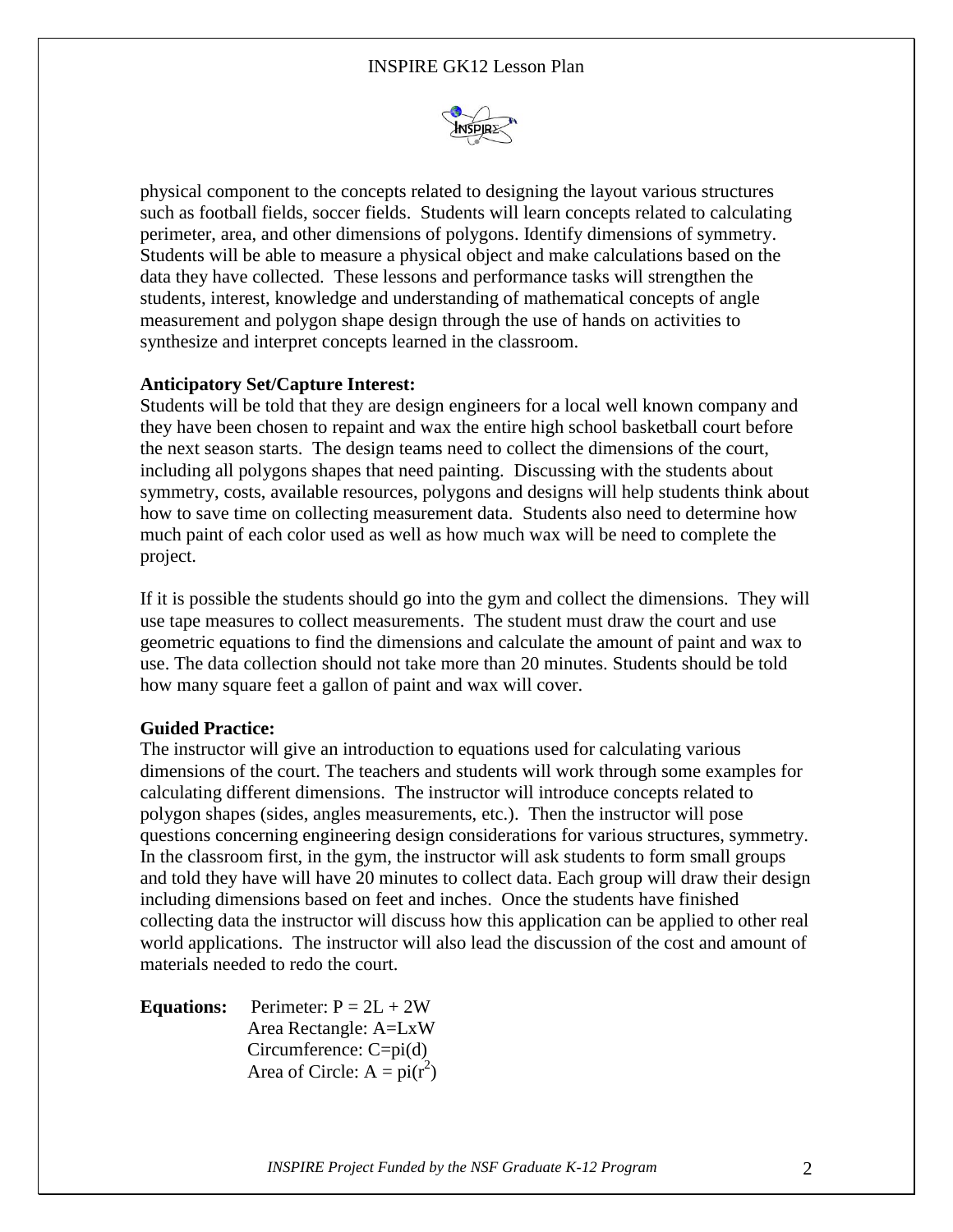

### **Independent Practice:**

Students will learn about dimension equations, select teams and pick a recorder to keep track of calculations. Students will get experience measuring, converting as well as drawing to scale. Then the groups can present their structures to the class and discuss any shapes and angles in their structures including colors. The students can ask questions and answer questions that help tie real world applications to mathematical problems. Students will then make predictions on how these measurements are implemented in the NBA regulations. They can predict how much of an increase NBA court sizes are compared to high school courts sizes.

### **Remediation and/or Enrichment:**

### Remediation:

Shorten the length of the activity, by excluding the component calculating the paint and wax considerations measurements; focus the basic dimension equations set either finding the sum of the angles or calculating the angles, partner help throughout the activity, individual assistance, individual IEP.

### Enrichment/Extension:

Add the concept of the height of the basketball goal in relation to the court dimensions and the calculated the distances from the two-point, three-point and free throw lines, by considering angle measurement.

# **Check(s) for Understanding:**

Day One:

- 1. How difficult was it to calculate the different equations using the collected data? Did everyone get the same measurements? Why or Why not?
- 2. If there is a limitation on resources how would their designs have changed?
- 3. What role did symmetry play on the design task?

4. What parts of the activity did you feel was the most important to helped to design and find dimensions of the basketball court? Why?

5. What parts of the activity did you feel was the least important to helped to design and find dimensions of the basketball court? Why?

6. Do you have a better understanding and improved knowledge of how to measure polygons and manipulate associated equations?

7. Do you think that with the skills and knowledge learned through this exercise that you can apply these concepts of design can be applied other everyday tasks?